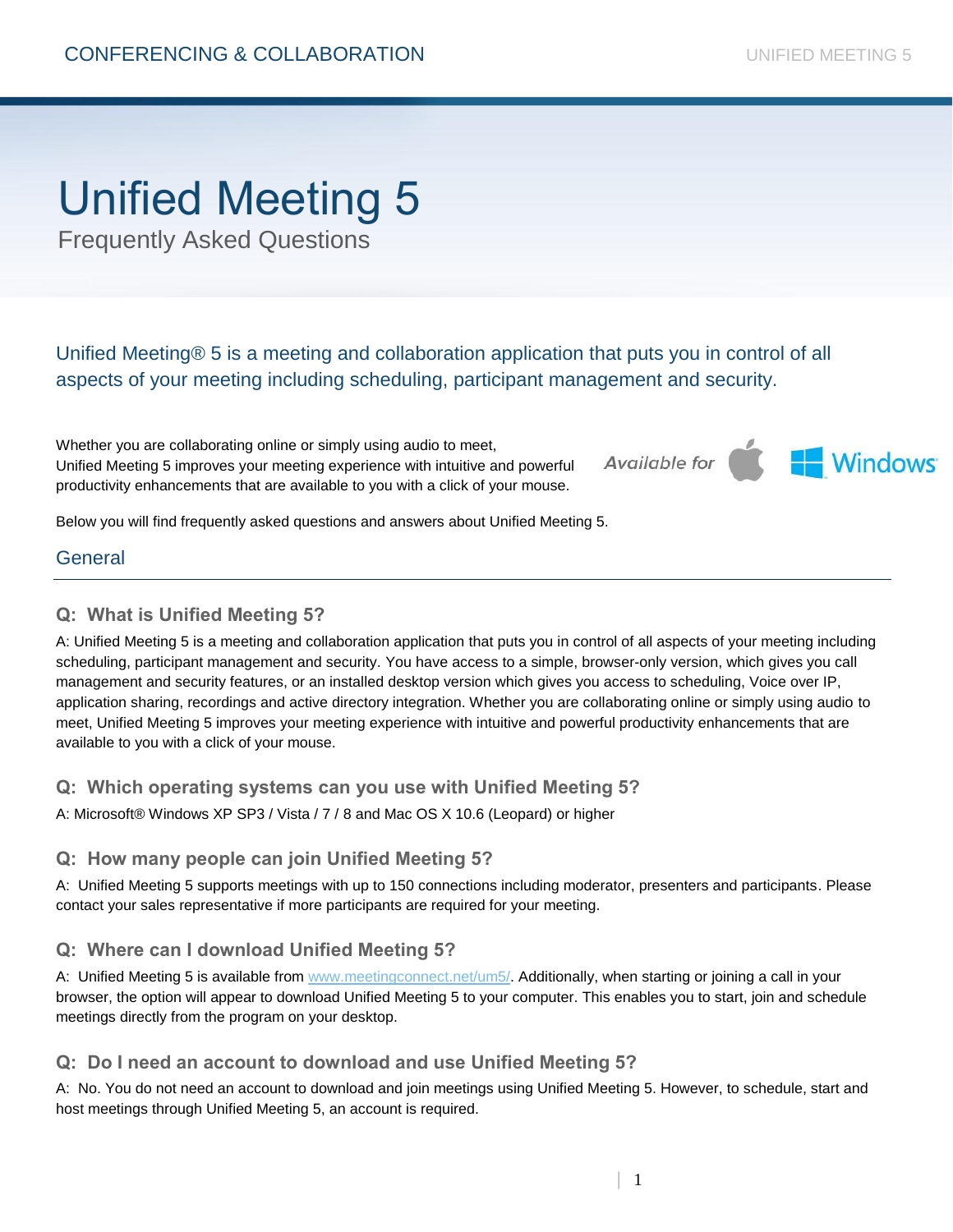## **Q: What should I do if I don't have a Unified Meeting 5 account?**

A: If you do not have a Unified Meeting 5 account, you can still download and use the program to join meetings. For more information about obtaining a free trial or to sign-up for a Unified Meeting 5 account, please visit [www.meetingconnect.net/um5/.](http://www.meetingconnect.net/um5/)

## **Q: What languages does Unified Meeting 5 support?**

A: Unified Meeting 5 is currently available in English, Simplified Chinese, Traditional Chinese, Dutch, French, Italian, Japanese, Korean, Portuguese, Russian, Spanish, and Swedish. Support for additional languages will be available in future releases.

## **Q: Which audio accounts does Unified Meeting 5 support?**

A: Unified Meeting 5 supports Reservationless-Plus® accounts with a conference code and leader PIN or Reservationless-Plus accounts with dual passcodes (leader conference code and participant conference code). Unified Meeting 5 does not support Reservationless-Express and Reservationless-Pro accounts.

## **Q: Where do I find my Unified Meeting 5 login and password?**

A: Your Unified Meeting 5 login and password can be found in the welcome email you received when you signed up for an account.

#### **Q: How do I request my welcome email?**

A: To request your welcome email, you can select to have it resent during installation.

You can also resend your welcome email via TCC Online at [www.tcconline.com.](http://www.tcconline.com/) Once you are logged in, select **Resend Welcome Email** within the Quick Links section.

Lastly, you can contact customer service. Regional support numbers can be found at [www.tcconline.com.](http://www.intercallonline.com/)

## **Q: Which smartphones does Unified Meeting 5 support?**

A: Non-desktop meetings scheduled with Unified Meeting 5 are supported by your mobile browser or SmartMeet, our state of the art mobile application that enables you to access and manage meetings from your iPhone or Android smartphone. Please visit<http://www.meetingconnect.net/smartmeet/> for more information.

## **Q: Which tablets does Unified Meeting 5 support?**

A: The version of Unified Meeting 5 you download to your computer is not currently supported for iPads and Android tablets. This support will be available in a future release. However, you can use the browser version of Unified Meeting 5 on your tablet.

## **Q: Does Unified Meeting 5 support BlackBerry devices?**

A: No. Unified Meeting 5 does not currently support BlackBerry devices. However, you may still download Mobile Assistant, a program for BlackBerry to join the audio portion of Unified Meeting 5.

### **Q: Which browsers are supported by Unified Meeting 5?**

A: Unified Meeting 5 is available for Microsoft Internet Explorer® 7 or higher, Google Chrome™ 11 or higher, Mozilla® Firefox® 10 or higher and Safari® 5.1 or higher.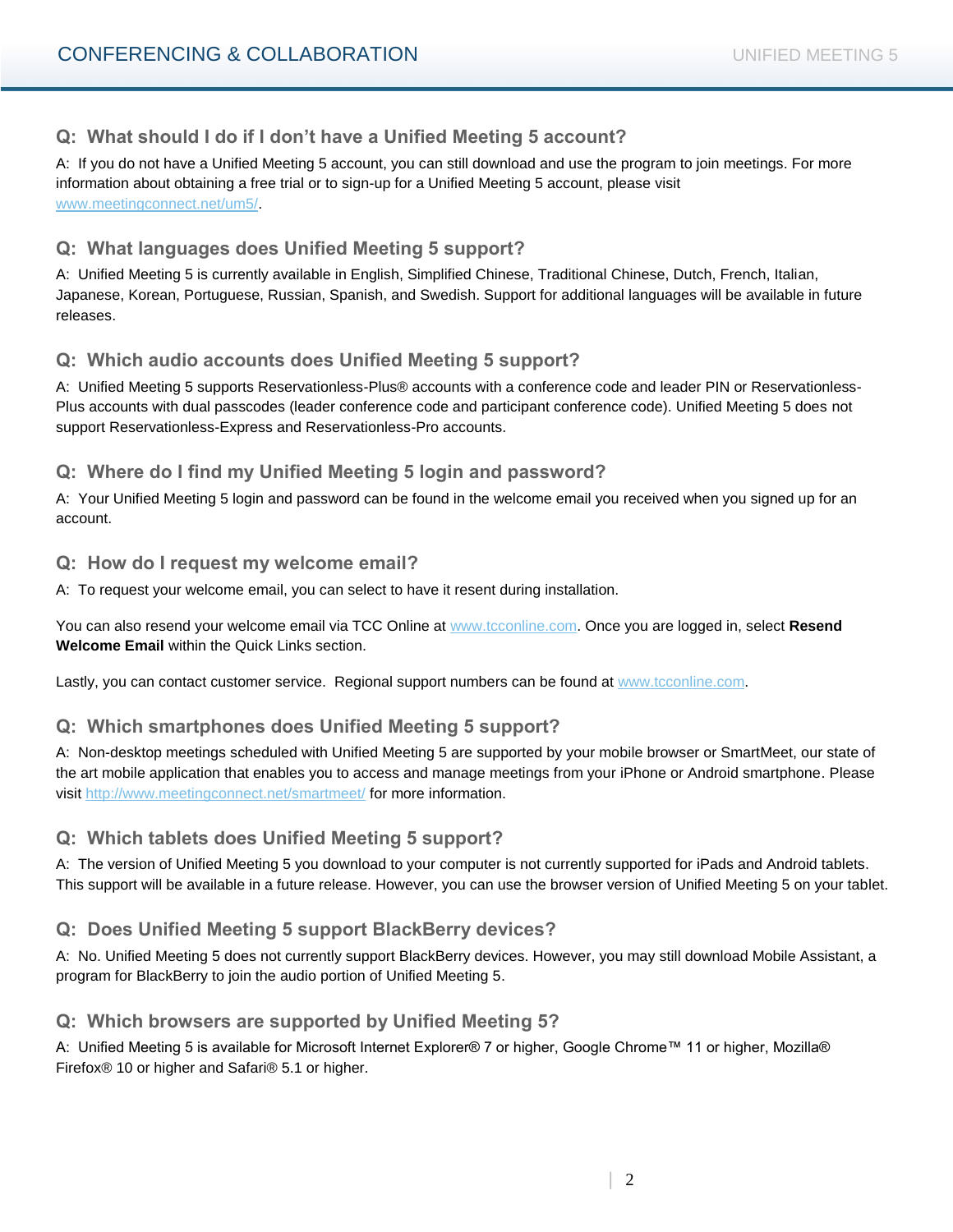# Account Settings

## **Q: Why does Unified Meeting 5 require a display name?**

A: The display name is required when a leader/moderator or participants joins a Unified Meeting 5 meeting. It identifies you within a meeting and can be changed before or during a meeting.

#### **Q: What is Call Me?**

A: If enabled, Call Me will dial the number you have selected so you can join your audio meeting conveniently, without having to enter conference codes and PINs. You and your participants just need to answer the phone when it rings.

## **Q: Are there additional charges associated with Call Me?**

A: Depending on your conference account contract, there may be additional charges.

### **Q: How do I change my Unified Meeting 5 login and password?**

A: To change your Unified Meeting 5 login and password, please contact customer service or go to TCC Online at [www.tcconline.com.](http://www.tcconline.com/)

## **Q: Can I add multiple accounts to Unified Meeting 5?**

A: No. Support for multiple accounts is coming in a future release.

## **Q: Does Unified Meeting 5 support the use of Project Accounting Codes (PAC) for billing?**

A: Yes. Unified Meeting 5 allows you to enter a numeric client number or cost center when starting your Reservationless-Plus meetings with the Call Me feature and Voice over Internet Protocol (VoIP). Additional PAC support is coming soon.

### **Q: What are the default dial-in numbers?**

A: The default dial-in numbers are the numbers displayed and provided to meeting participants to dial in order to connect to an audio meeting.

### **Q: If a primary dial-in number is updated or changed, will the new dial-in number information on my account and future invites be automatically updated or changed?**

A: Yes. Unified Meeting 5 will update dial-in information based on what is currently associated with your account. If this information gets updated, Unified Meeting 5 will change the displayed number in your interface and the dial-in number to be added to your future meeting invites will change as long as they are sent after your software is updated.

## **Q: Are desktop notifications available for Unified Meeting 5?**

A: No. This feature will be available in future releases. In the meantime, smartphone users can also download our SmartMeet app. When utilizing SmartMeet you will receive notifications on your iOS or Android phone. Please visit [www.meetingconnect.net/smartmeet/](http://www.meetingconnect.net/smartmeet/) for more information.

### **Q: Can I mute myself without having my meeting experience interrupted with messages around the mute feature?**

A: Yes. Unified Meeting 5 supports Silent Mute, allowing you to mute any pre-recorded bridge messages (i.e., the meeting hasn't started; your line has been muted or unmuted, etc.). For an extended list of prompts or to request this feature, please contact your sales representative or customer service.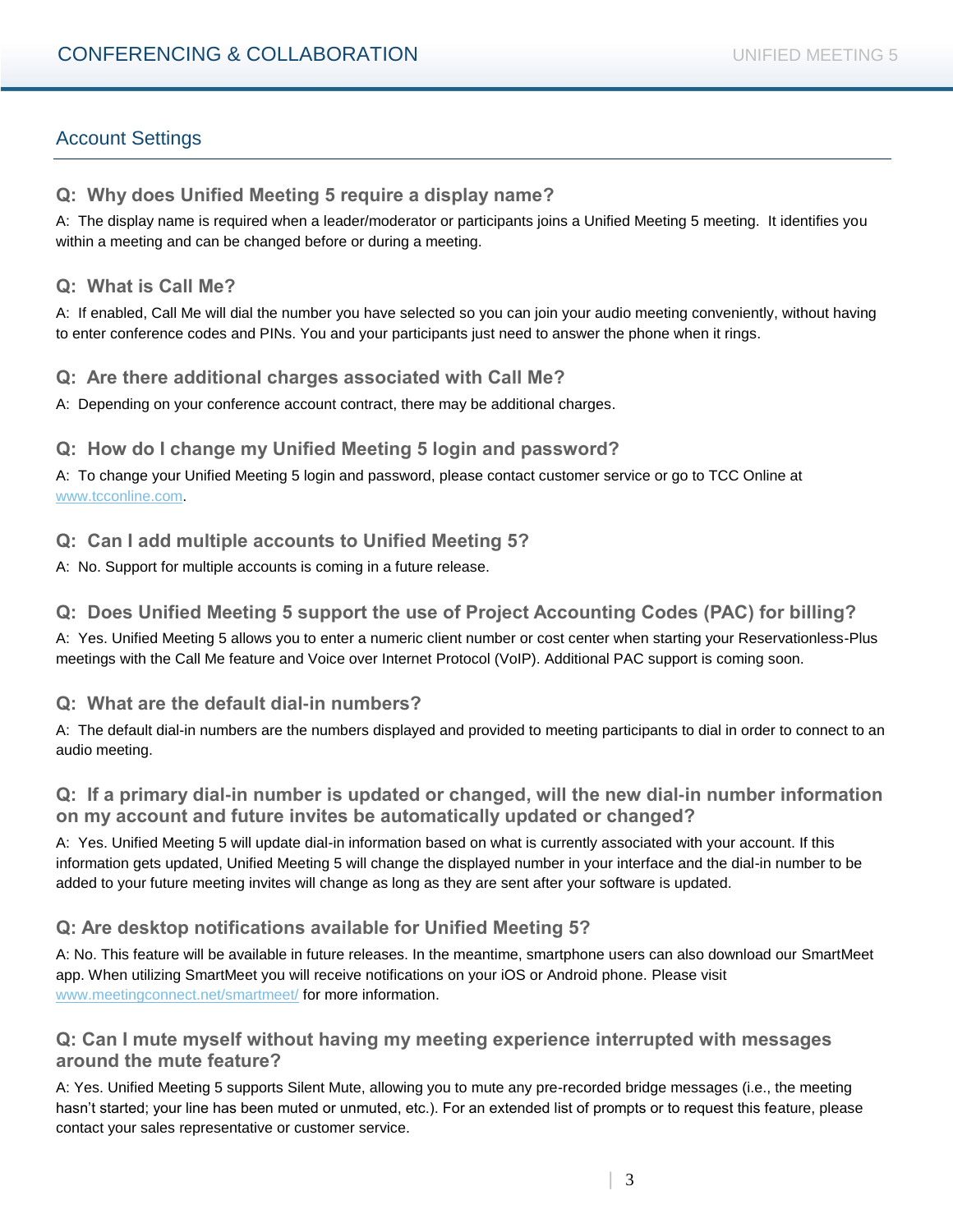## Voice over Internet Protocol (VoIP)

## **Q: What is Voice over Internet Protocol (VoIP)?**

A: Voice over Internet Protocol (VoIP) is the voice tool used to transport communication via an IP network rather than through a traditional cellular signal or PSTN network.

## **Q: How can I use Voice over Internet Protocol (VoIP) with Unified Meeting 5?**

A: To use VoIP with Unified Meeting 5, it must be enabled within your account and Unified Meeting 5 installed on your desktop. To request this feature, please contact customer service. Regional support numbers can be found at [www.tcconline.com.](http://www.tcconline.com/) To download Unified Meeting 5, please visit [www.meetingconnect.net/um5/.](http://www.meetingconnect.net/um5/)

### **Q: Is Voice over Internet Protocol (VoIP) supported in my country?**

A: Due to regulatory requirements, VoIP is currently unavailable in the following countries: Algeria, Armenia, Azerbaijan, Bahrain, Belarus, China, Egypt, Estonia, Georgia, India, Iran, Iraq, Jordan, Kazakhstan, Kuwait, Kyrgyzstan, Latvia, Lebanon, Lithuania, Moldova, North Korea, Oman, Qatar, Saudi Arabia , Syria, Tajikistan, Turkey, Turkmenistan, UAE, Ukraine, Uzbekistan and Yemen.

### **Q: Due to security concerns, my company uses a firewall that does not allow traffic through certain ports. Will I still be able to use VoIP?**

A: To meet these different infrastructure requirements, the VoIP client includes a component for tunneling. This will allow the VoIP client to try different connection methods and choose the best one for each call. It will utilize known ports that should be open in every company's infrastructure for Internet traffic.

### **Q: What happens if my VoIP connection fails?**

A: If VoIP disconnects, you will have the option to connect to your meeting using Call Me, Dial-In or Voice over IP.

## Scheduling and Invites

#### **Q: How do I send a meeting invitation?**

A: **For Windows users:** From the Unified Meeting 5 desktop icon toolbar, select Schedule Meeting. The Unified Meeting 5 scheduling plug-in will open in your Outlook Calendar. Select the meeting icon and your meeting information will be automatically added to the body of your calendar invite.

**For Mac users:** Click **Create Meeting Invitation** from the application in the Menu bar. Unified Meeting 5 scheduling will open iCal and you will be able to create a new event with the Unified Meeting 5 information automatically added to the event.

To schedule with Google Calendar and IBM Notes please contact your sales representative.

### **Q: Can I choose the language for my meeting invitation?**

A: Yes. Below the meeting icon, select the arrow and a list of languages will appear. Select the language you would like for your invitation and select the meeting icon. Your meeting information will be automatically added to your meeting invite in the language selected.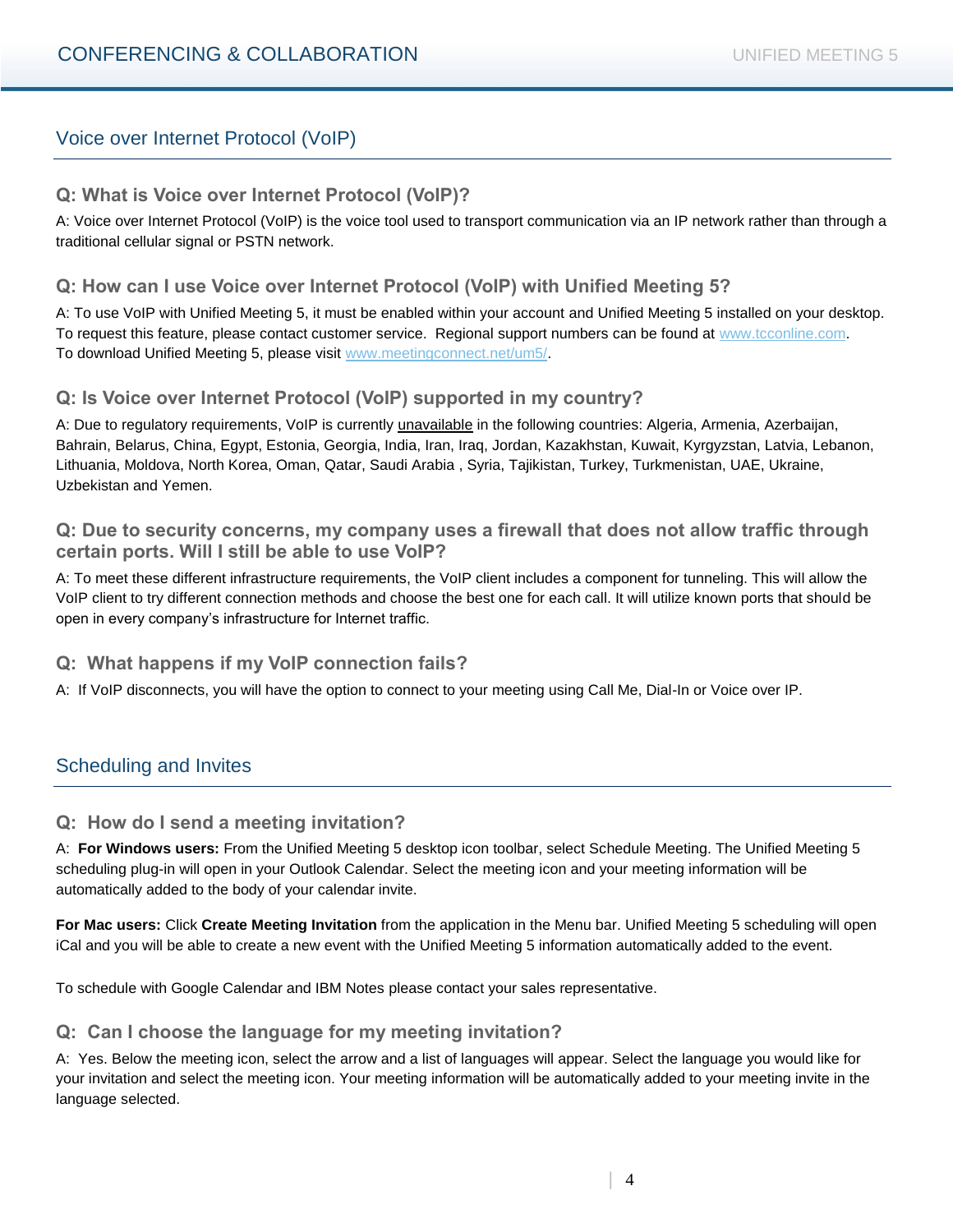## **Q: Who can I invite to my meeting from Unified Meeting 5?**

A: When scheduling a meeting, you can add invitees from your active directory or manually by typing their email address. When logged into Unified Meeting 5, leaders can invite additional participant by clicking  $\mathbb{R}^+$  in the toolbar.

**Q: Which email address are invitations sent from?**

A: Email invitations will be sent from your email address.

## **Q: Will my invited participants need to use Unified Meeting 5 to join my meetings?**

A: No. Participants can have an audio only or an audio and web connection. Participants have the option to join via audio only by dialing in from a landline or cellular telephone. Smartphone users can also download our SmartMeet app. Please visit [www.meetingconnect.net/smartmeet/](http://www.meetingconnect.net/smartmeet/) for more information. Participants wanting to join via the Unified Meeting 5 web interface can also do so by clicking on the invitation link or going to [www.tcconline.com](http://www.intercallonline.com/) and entering your meeting number.

### **Q: What is the join or invite URL?**

A: The join/invite URL is the web link that connects you to a meeting and is sent in a meeting invitation email. It can also be seen in the Unified Meeting 5 user interface by clicking the Info tab.

## **Q: Can a leader/moderator invite additional participants during a meeting?**

A: Yes. To invite additional participants to a meeting, select  $\mathbb{F}$  from the toolbar on the meeting screen.

## **Q: Can I dial out to a participant during a meeting?**

A: Yes. To dial out to a participant click **in the toolbar and select Dial Participant(s)**. Please note the participant will hear a recorded message inviting them to join the call. Be sure to advise your participants to listen to the prompts to join your call.

## **Q: Can a participant invite additional participants into a meeting?**

A: No. This feature is only available for moderators and co-moderators.

## **Q: Why can't I see the Dial Participant(s) Now button in Unified Meeting 5?**

A: In order to add participants to an ongoing meeting by calling them directly, your account must be enabled with dial-out. Please contact your sales representative or customer service to enable this feature.

# Starting and Joining a Meeting

## **Q: Why do I see Join Meeting as the only option within my Unified Meeting 5 toolbar menu?**

A: Join Meeting is the only option if you do not have an account or haven't added an account to Unified Meeting 5. To add an account, from the toolbar menu, click **Sign In** and enter your conference code/leader conference code and password.

### **Q: How do I join a meeting as a participant?**

A: After clicking the invite URL sent in your email invitation, you will be automatically connected to the specified meeting. If using **Join Meeting** from the toolbar, enter the conference code of the meeting you would like to join and select **Join as a Participant**. Select the right arrow and you'll be connected to your meeting.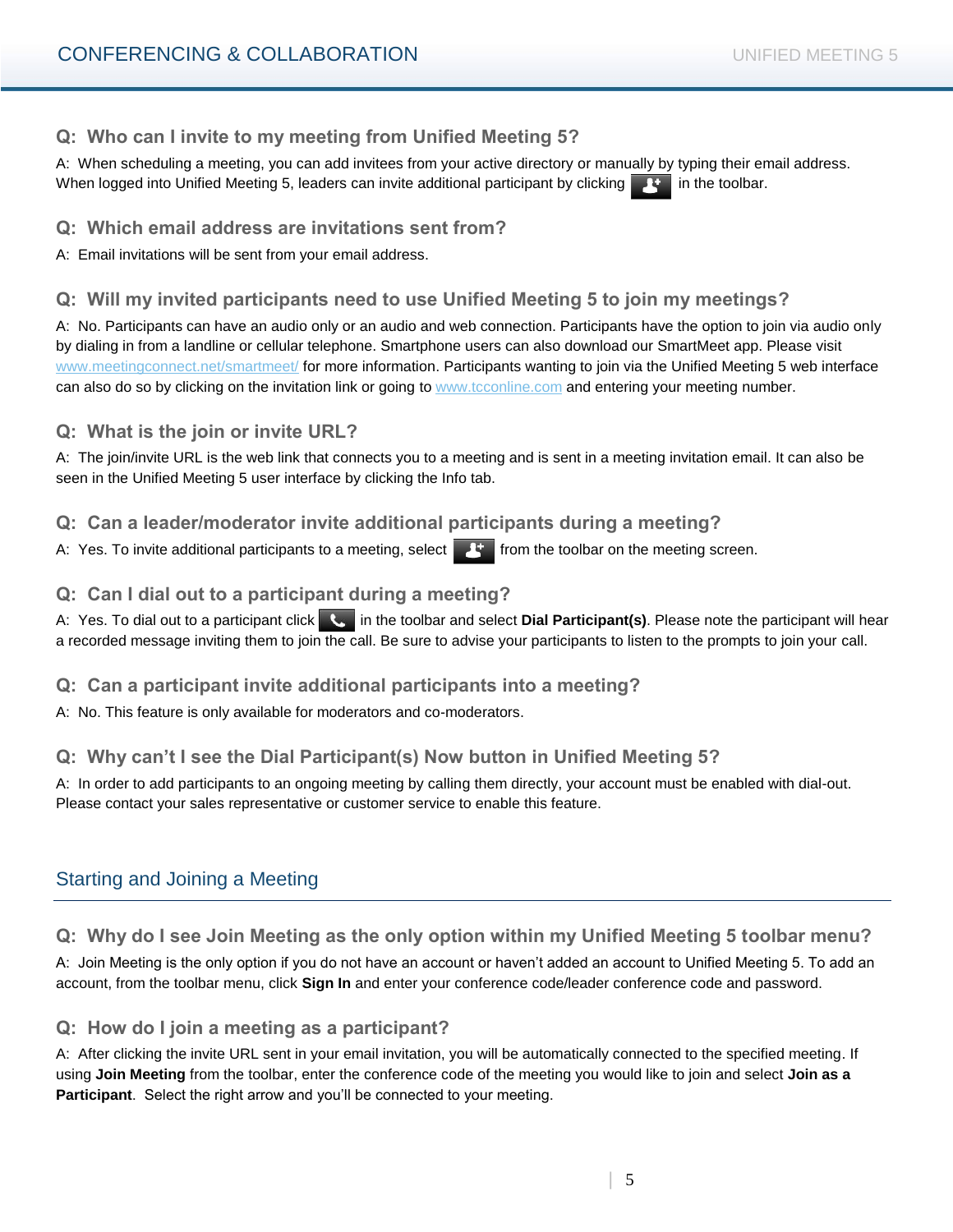### **Q: How do I start a meeting as a leader/moderator?**

A: To start a meeting, select **Start Meeting** from the Meeting Center toolbar icon or in your Conference Manager, confirm your Call Me number, dial-in number or if enabled, Voice over IP and select **Start Meeting**. You can also start your meeting by clicking the join URL in your meeting invite. If you are using the browser version, you can start a meeting from TCC Online at [www.tcconline.com.](http://www.tcconline.com/)

### **Q: How do I start an instant meeting?**

A: To start your meeting, right click the Meeting Center toolbar icon and select **Start Meeting**. Choose **Call Me**, **Dial-In** or if enabled, **Voice over IP** and select **Start Meeting**. Alternatively, within Conference Manager, from the welcome screen, select **Start Meeting**. Choose **Call Me, Dial-In** or if enabled, **Voice over IP** and select **Start Meeting**. If you are using the browser version, you can start a meeting from [www.meetingconnect.net/um5/](http://www.meetingconnect.net/um5/) or from TCC Online at [www.tcconline.com.](http://www.tcconline.com/)

## Meeting Management

### **Q: How do I identify if participants are connected to my meeting?**

A: Individual meeting participants are identified by an avatar on the Unified Meeting 5 main screen. They can be joined via audio only, web only or both.

### **Q: Can I change the avatar image for myself or other participants?**

A: You can change your own avatar by uploading a file, taking a photo, using an existing image or uploading your Facebook or LinkedIn profile picture and basic information. If the Unified Meeting 5 application was downloaded onto your computer, your avatar will be saved for future use. You cannot change other participants' avatars, but they can change their own if connected to the Unified Meeting 5 via the web interface.

### **Q: How can I change the display name in Unified Meeting 5?**

A: To change your own display name, scroll over your avatar, select **More** and choose **Rename Participant** in the pop-up screen. When complete, click anywhere outside of the name area and the new name will display.

### **Q: Can anyone rename a participant?**

A: Only the moderator or co-moderator can rename participants. The participant can only rename themselves. Changes made to participants' names are reflected in reporting available (i.e., Post-Conference Emails).

### **Q: Can a participant rename themselves after a moderator has changed their name?**

A: Yes. Multiple renames are possible during an ongoing meeting.

### **Q: Does an in-meeting rename remain across all future meetings?**

A: The rename of a participant is only for the ongoing meeting. The rename of a moderator will be saved for future use.

### **Q: Does Unified Meeting 5 support sub-conferences/breakout rooms?**

A: Yes. Unified Meeting 5 supports sub-conferences. To move yourself or a participant to a sub-conference, select **More** on the desired moderator/participant's business card and select **Move to** in the pop-up screen. After selecting a room, yourself or the participant will be moved.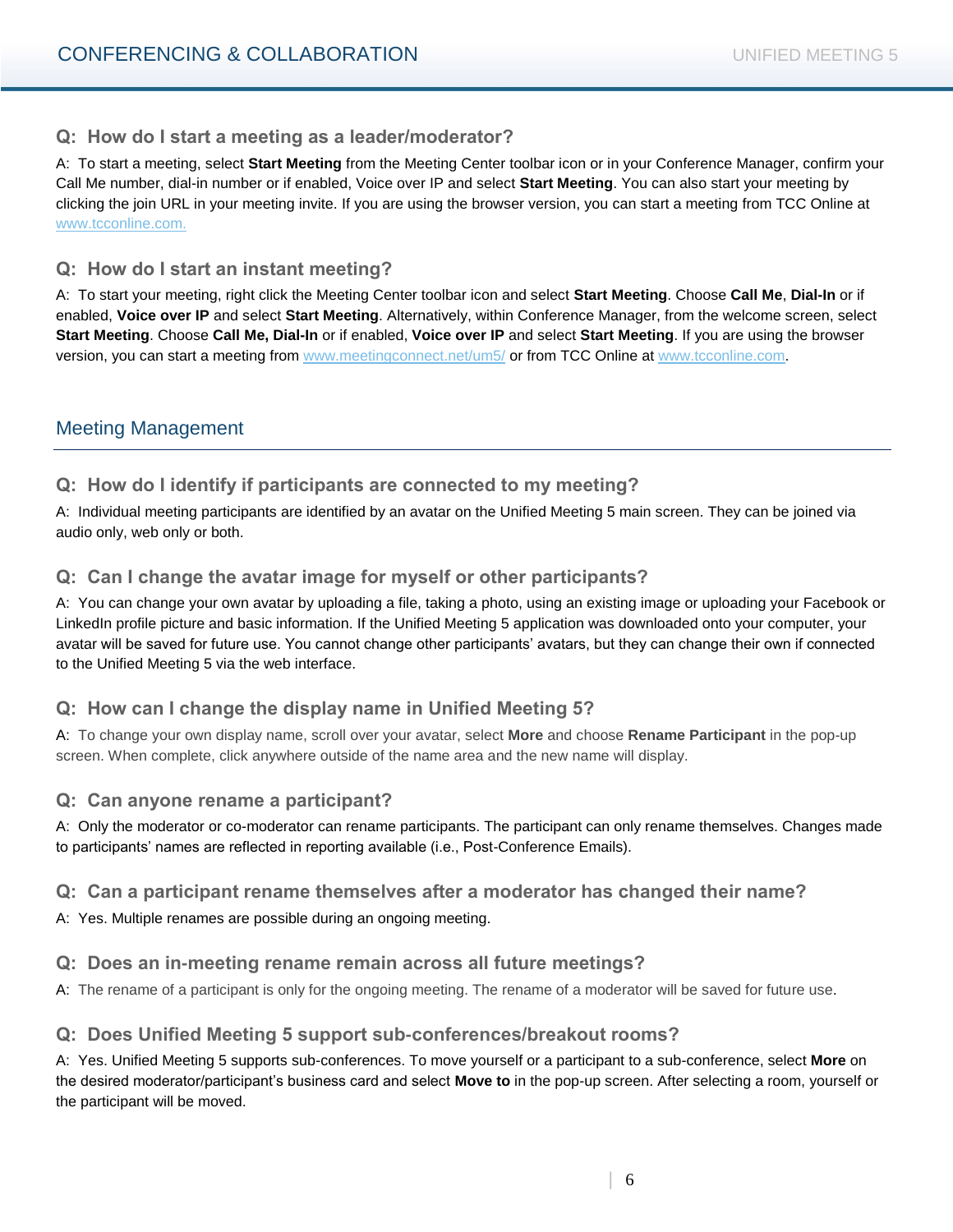## **Q: Does Unified Meeting 5 support a chat feature?**

A: Yes. When enabled, chat is available between a moderator and all participants, a moderator and select participants and/or participants and their peers.

## **Q: Can the chat feature be disabled for my account?**

A: Yes. The chat feature can be disabled. For an extended list of features or to request this feature be disabled, please contact your sales representative or customer service.

## **Q: What is application sharing?**

A: You can present an application or web browser from your computer during a meeting. You can share a specific file or your entire desktop for other participants to view and annotate. If given permission, a participant can do the same. You can also select an annotation tool to draw on any application when application sharing.

### Q: Can more than one person simultaneously share?

A: Yes. If given presenter rights by the moderator or co-moderator, more than one person can share applications and documents.

### Q: What is the maximum size of a presentation that can be shared?

A: PowerPoint presentations can be up to 150MBs can be shared in Unified Meeting 5.

#### Q: Can you share video in Unified Meeting 5?

A: Yes. The Unified Meeting 5 video feature runs with a maximum two broadcasts. Each person is able to broadcast up to one stream and can only watch one stream at a time. The bandwidth is capped at 30 Kb/stream.

### Q: Can you share multiple monitor screens if setup on your desktop?

A: Yes. If enabled, Unified Meeting 5 by default will share both of your monitors side by side.

### Q: Does Unified Meeting support sharing on tablets and smartphones?

A: Moderators or participants who started and join meetings through a mobile browser can view shared content, but cannot share content from their devices. SmartMeet, the smartphone app for Unified Meeting 5, does not currently support content sharing or viewing.

### **Q: What does the Record button do?**

A: Recording  $\bullet$  is a feature available for leaders/moderators allowing you to capture a synchronized audio and web playback of your meeting. Regular recording charges will apply and the recording archives are accessible via TCC Online or Conference Manager.

### **Q: How do I make my recorded meeting available to others?**

A: Requested recordings are typically available within two hours of the meeting.

#### There are two ways to make your recorded meeting available to others:

 Download as Zip File: You can download an archive if it is in Zip format or email it to your participants for them to download directly. Unified Meeting will make your zip file available for download for 15 days.